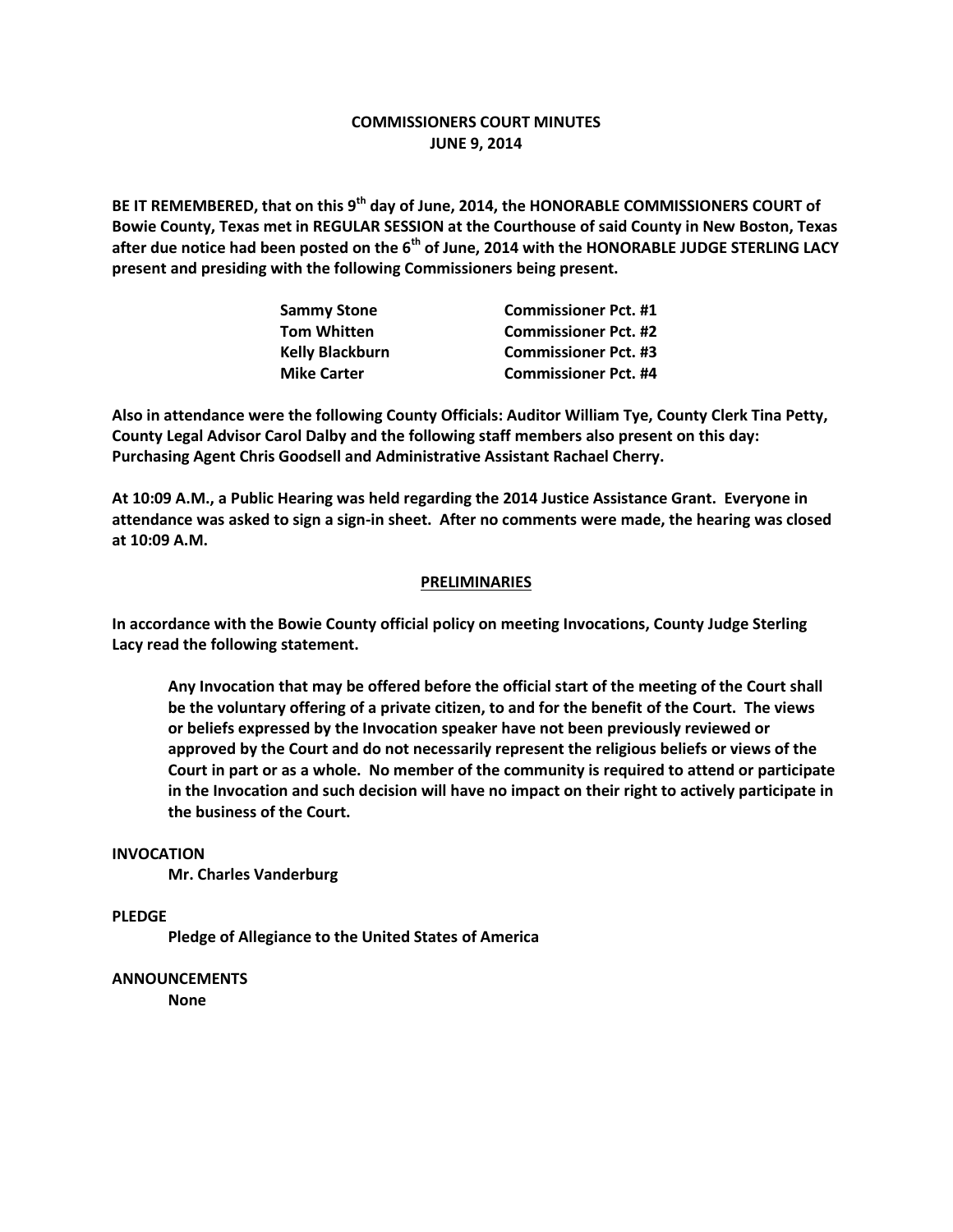#### **REGULAR AGENDA ITEMS**

**Court convened at 10:15 A.M. when the following ORDERS, JUDGMENTS and DECREES were had and ORDERED spread upon the minutes of the Court to-wit.**

**Item 1: Public Comments were made by Emily Sabo, Texarkana, TX; Gabe Tarr, New Boston, TX; Velma Moore, DeKalb, TX; and Sandra Nero, New Boston, TX.**

**Item 2: County Legal Advisor Carol Dalby responded to a public comment.**

- **Item 5: On this 9th day of June, 2014, a motion was made by Commissioner Kelly Blackburn and duly second by Commissioner Tom Whitten to approve an Interlocal Agreement between the City of Texarkana, Texas and Bowie County for the 2014 Byrne Justice Assistance Grant (JAG) Program Award. Motion was put to a vote and all voted aye and none opposed. Motion carried.**
- **Item 6: On this 9th day of June, 2014, a motion was made by Commissioner Mike Carter and duly second by Commissioner Sammy Stone to take action and approve the Justice Assistance Grant 2014. Motion was put to a vote and all voted aye and none opposed. Motion carried.**
- **Item 3: On this 9th day of June, 2014, no action was taken. (To immediately stop providing medical benefits at taxpayer expense for newly retiring Bowie County Employees).**
- **Item 4: On this 9th day of June, 2014, no action was taken. (For Bowie County to withdraw as soon as possible from any program providing medical benefits at taxpayer expense for Bowie County retirees).**
- **Item 7: On this 9th day of June, 2014, a motion was made by Judge Lacy and duly second by Commissioner Tom Whitten to accept the following individuals: Denis R. Washington, Michael Sandefur, Tim Ketchum, Joe H. Dike and my (Judge Lacy's) appointee later today, to the Financial Advisory Committee. Motion was put to a vote and all voted aye and none opposed. Motion carried.**
- **Item 8: On this 9th day of June, 2014, no action was taken on this agenda item. (Regarding an order authorizing the issuance of approximately \$5,000,000 "Bowie County, Texas Tax Notes, Series 2014" and matters related thereto).**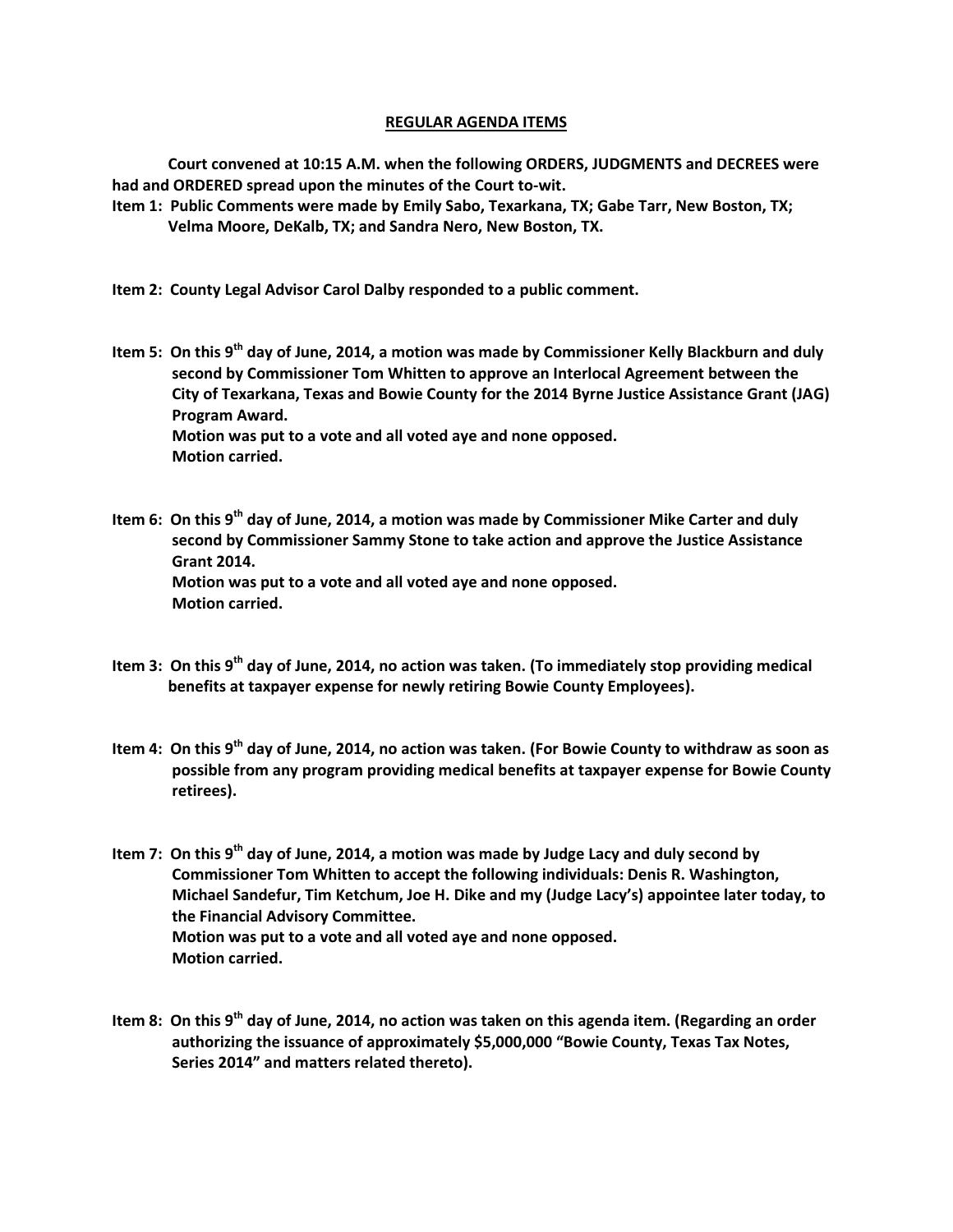- **Item 9: On this 9th day of June, 2014, no action was taken and will be brought back in two weeks. (To approve the portion of the 2014 budget for the Bi-State Criminal Justice Center relating to the amount needed for the replacement of the boilers).**
- **Item 10: On this 9th day of June, 2014, no action was taken. (To declare an emergency to amend and decrease the 2013-2014 Budget by temporary suspension of approximately \$279,600 through the following reductions-cell phone expense, approximately \$12,000; in-county travel expense, approximately \$267,600).**
- **Item 11: On this 9th day of June, 2014, no action was taken. (To declare an emergency and amend and decrease the 2013-2014 budget by \$1,178,000 through reductions of salaries and benefits as stated in budget reductions proposal print out. These reductions are to take effect by 7-1-14).**
- **Item 12: On this 9th day of June, 2014, a motion was made by Commissioner Mike Carter and duly second by Commissioner Kelly Blackburn to approve budget adjustments (line item transfers). Motion was put to a vote and all voted aye and none opposed. Motion carried.**
- **Item 13: On this 9th day of June, 2014, a motion was made by Commissioner Mike Carter and duly second by Commissioner Kelly Blackburn to pay the bills. Motion was put to a vote and all voted aye and none opposed. Motion carried.**
- **Item 14: On this 9th day of June, 2014, a motion was made by Commissioner Sammy Stone and duly second by Commissioner Kelly Blackburn to approve the minutes. (May 23, 2014-Special Session; May 27, 2014-Regular Session; and May 30, 2014-Special Session). Motion was put to a vote and all voted aye and none opposed. Motion carried.**

**On this 9th day of June, 2014, a motion was made by Commissioner Sammy Stone and duly second by Commissioner Kelly Blackburn to recess until Friday (June 13, 2014) morning at 10:00 A.M. Motion was put to a vote and all voted aye and none opposed. Motion carried.**

# **Court reconvened at 10:09 A.M. on Friday, June 13, 2014.**